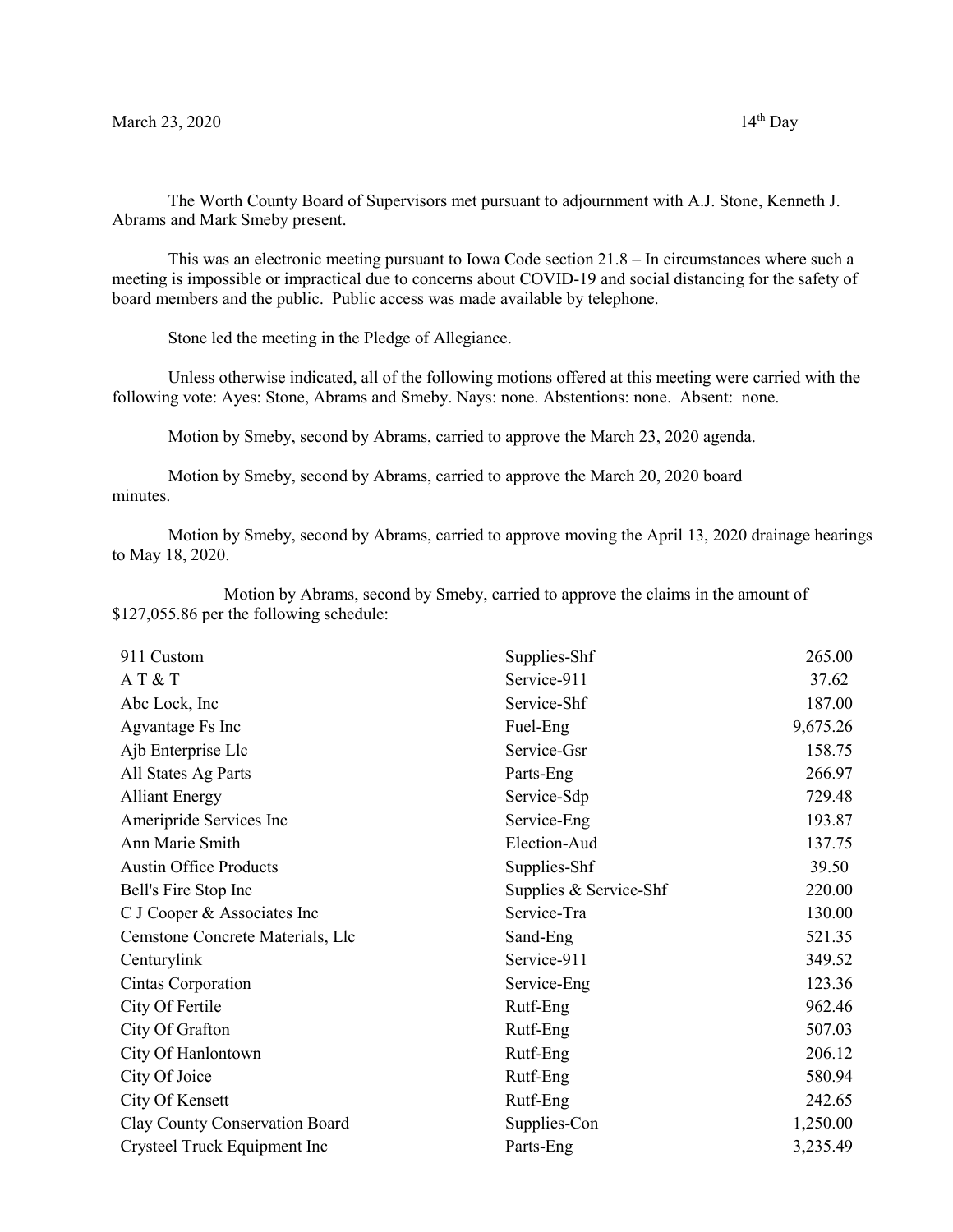| Culligan Of Mason City                | Service-Gsr        | 132.00   |
|---------------------------------------|--------------------|----------|
| D & L Equipment                       | Supplies-Con       | 582.48   |
| Dana Young                            | Service-Mex        | 50.00    |
| Dawn Haacke                           | Election-Aud       | 145.88   |
| Des Moines Stamp Mfg Co               | Supplies-Trs       | 102.00   |
| Diamond Jo Casino Event Center        | Service-Wat        | 8,595.35 |
| Falkstone Llc                         | Rock-Eng           | 1,913.71 |
| Fallgatter's Market Inc               | Supplies-Shf       | 439.81   |
| Five Star Cooperative                 | Parts-Eng          | 38.94    |
| Galls, Llc                            | Supplies-Shf       | 92.94    |
| Gardiner + Company                    | Service-Ndp        | 8,165.00 |
| Genie Foss                            | Election-Aud       | 137.75   |
| Goodwin Law Office, Pc                | Service-Aud        | 50.00    |
| Heartland Business Systems, Llc       | Service-Dap        | 3,537.60 |
| <b>Heartland Power Coop</b>           | Service-Wwt        | 4,062.49 |
| Huber Supply Co Inc                   | Supplies-Con       | 130.00   |
| Ia County Recorders Assn              | Service-Rec        | 1,621.13 |
| Ia Law Enforcement Academy            | Edu-Shf            | 250.00   |
| Ia Secretary Of State                 | Notary-Aud         | 30.00    |
| <b>Iaccyso</b>                        | Edu-Vaf            | 60.00    |
| Ip Pathways                           | Service-Dap        | 660.60   |
| J & J Machining Welding & Fabricating | Service-Eng        | 4,229.66 |
| Jan Moretz                            | Election-Aud       | 140.13   |
| Jane Ohden                            | Election-Aud       | 140.63   |
| Janice Hare                           | Election-Aud       | 137.75   |
| Jean Fitzl                            | Election-Aud       | 143.50   |
| Jerry Maier                           | Parts-Eng          | 1,200.00 |
| Jessica Reyerson                      | Reimb-Phd          | 50.00    |
| Jill M Ehrhardt                       | Election-Aud       | 137.75   |
| Joel Rohne                            | Mileage-It/Gis-Aud | 550.85   |
| Joe's Collision & Performance Inc     | Service-Shf        | 212.80   |
| John Deere Financial                  | Parts-Con & Eng    | 236.30   |
| Kathryn Brodersen                     | Election-Aud       | 141.20   |
| Kelly Hardware                        | Parts-Eng          | 592.96   |
| Kenneth Abrams                        | Reimb-Sup          | 878.23   |
| Kirschbaum Elec & Plumbing            | Service-Con        | 401.80   |
| <b>Lawson Products Inc</b>            | Supplies-Con       | 1,060.05 |
| Lois Low                              | Election-Aud       | 83.05    |
| Manly Junction Signal                 | Service-Sup & Aud  | 669.66   |
| Marco Technologies Llc                | Service-Dap & Asr  | 879.30   |
| Mardene S. Lien                       | Election-Aud       | 137.75   |
| Marilyn Holt                          | Election-Aud       | 137.75   |
| Mark Smeby                            | Mileage-Sup        | 159.85   |
| Marty Martin                          | Reimb-Sup          | 12.61    |
| Mason City Fire And Rescue            | Service-Mex        | 250.00   |
|                                       |                    |          |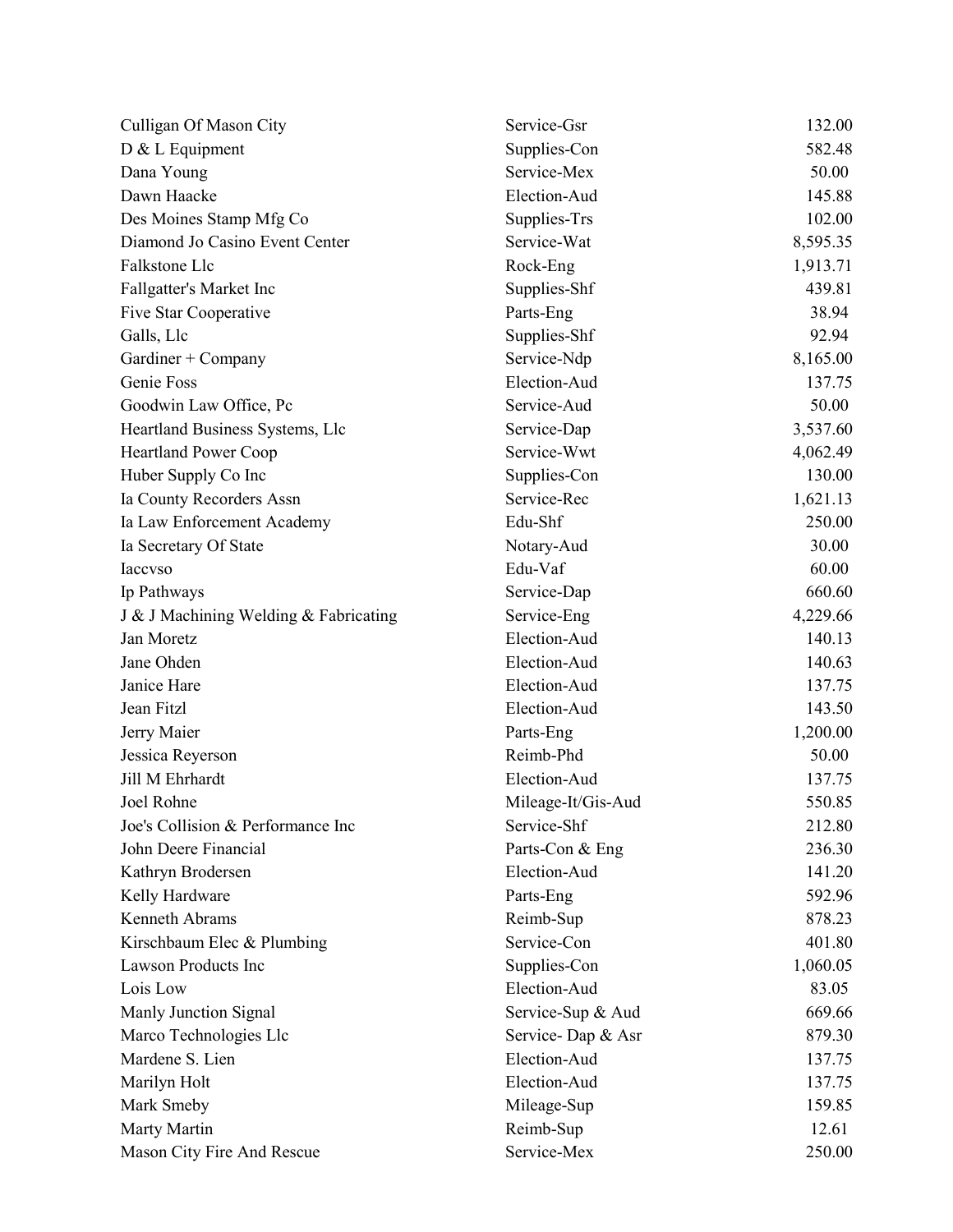| Matt Parrott/Storey Kenworthy           | Supplies-Cap       | 2,338.00   |
|-----------------------------------------|--------------------|------------|
| Me Bulbs                                | Supplies-Eng       | 1,399.08   |
| Medline Industries Inc.                 | Supplies-Phd & Dap | 943.01     |
| Melinda Holden                          | Election-Aud       | 138.90     |
| Mercyone North Iowa Occupational Health | Service-Tra        | 284.00     |
| Myron Corp                              | Supplies-Vaf       | 213.17     |
| <b>Nelson Family Trust</b>              | Rent-Shf           | 300.00     |
| Niacog                                  | Service-Tra        | 908.93     |
| Northwood Anchor Inc                    | Service-Sup & Aud  | 1,526.51   |
| Northwood Fire Department               | Service-Aud        | 50.00      |
| Optum                                   | Supplies-Phd       | 136.92     |
| Overhead Door Co Of Mason City          | Service-Eng        | 1,180.00   |
| Penny Miller                            | Election-Aud       | 72.40      |
| Peopleservice Inc                       | Service-Wat & Wwt  | 16,085.00  |
| Pinnacle Quality Insight                | Service-Phd        | 154.50     |
| <b>Pitney Bowes Global</b>              | Service-Dap        | 402.99     |
| Plunkett's Pest Control Inc             | Service-Ema        | 30.00      |
| <b>Purchase Power</b>                   | Postage-Trs        | 309.56     |
| Ray Allen Manufacturing, Llc            | Supplies-Shf       | 320.97     |
| Reinhart Food Service Llc               | Supplies-Shf       | 431.09     |
| Reta Ulve                               | Election-Aud       | 137.75     |
| <b>Rick Christeson</b>                  | Reimb-Eng          | 35.00      |
| Road Groom Manufacturing                | Supplies-Eng       | 728.75     |
| Sandra Holden                           | Election-Aud       | 138.90     |
| Sandra Trainer                          | Election-Aud       | 146.95     |
| Shred Right                             | Service-Gsr        | 103.37     |
| Singelstad's Hardware                   | Parts-Eng          | 55.92      |
| <b>Staples Credit Plan</b>              | Supplies-Phd       | 108.74     |
| State Hygienic Laboratory               | Service-San        | 50.00      |
| Teresa Olson                            | Reimb-Rec          | 495.96     |
| <b>Trading Post</b>                     | Supplies-Eng       | 203.07     |
| <b>U S Postal Service</b>               | Postage-Aty        | 85.00      |
| Ver Helst Snyder Drug                   | Supplies-Aty       | 172.12     |
| Verizon Wireless                        | Service-It/Gis     | 470.92     |
| Visa                                    | Service-Shf        | 881.92     |
| Waste Management Of Iowa Inc            | Service-Sdp        | 2,200.00   |
| Westech                                 | Service-Wat        | 2,202.63   |
| Windstream                              | Service-Eng        | 14.26      |
| Worth Co Sheriff Petty Cash             | Supplies-Shf       | 25.65      |
| Worth County Engineer                   | Fuel-Shf           | 4,465.83   |
| Worth County Public Health              | Service-Gsr        | 150.00     |
| Worth Lumber Co                         | Supplies-Aud       | 362.03     |
| Xerox Corporation                       | Service-Dap        | 63.78      |
| Ziegler Inc                             | Supplies-Eng       | 23,130.90  |
|                                         | <b>Grand Total</b> | 127,055.86 |